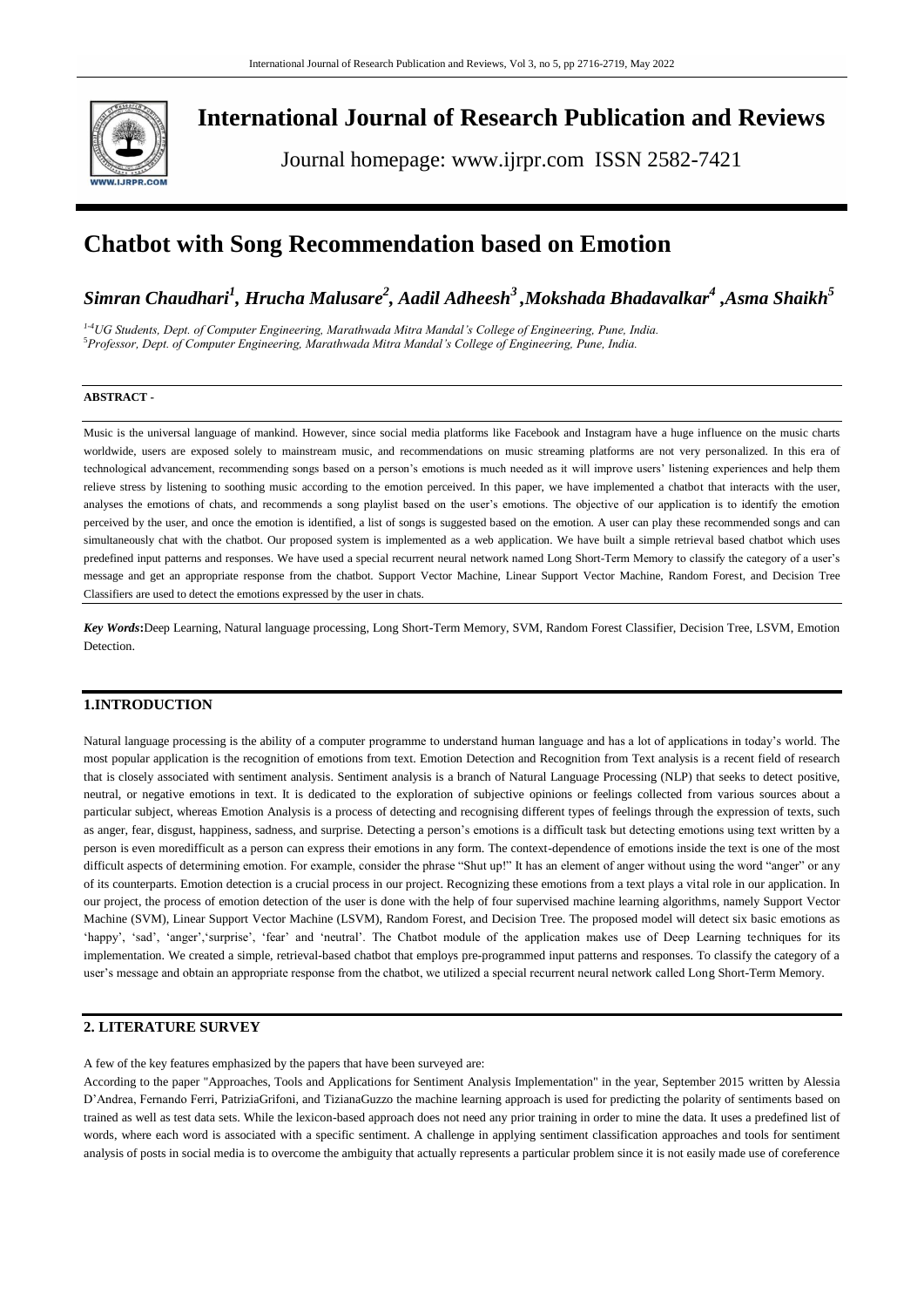information. Typically the analyzed posts contain irony and sarcasm, which are particularly difficult to detect. So the evolution of approaches and tools is required to overcome this limitation.

According to the paper "Music recommendation system based on facial emotion recognition" in the year March 2020 written by Deny John Samuel, B. Perumal, MuthukumaranElangovan the Model recognizes the mood of the user from facial emotions and recommend music. The proposed system is both time and cost-efficient. Due to the unbalanced nature of each element set, effective approaches to incorporate different highlights and functionalities should be investigated. Toimprove the exactness of the arrangement framework the informational collection used to construct the grouping model could be expanded further.

According to the paper "Sentiment Analysis of Students" Feedback with NLP and Deep Learning: A Systematic Mapping Study" in the year 28th April 2021 written by ZenunKastrati, FisnikDalipi, Ali Shariq Imran, KrenarePirevaNuci, Mudasir Ahmad Wani In this model, both Sentiment analysis and opinion mining are used interchangeably. Applied systematic mapping as the research methodology for reviewing the literature.The sentiment/ opinion polarity, which could either be positive, negative, or neutral, represents one"s attitude towards a target entity. Emotions, on the other hand, are one"s feelings expressed regarding a given topic. Identifying figurative speech, such as sarcasm and irony, from student feedback text, in particular, is lacking and needs further exploration. Most of the datasets found in the studies discussed in this survey paper were unstructured. Perform more analysis in mapping study by conducting systematic literature reviews (SLRs). Papers that were written in English were selected in this study so, some relevant papers that are written in other languages were not included.

According to this paper "Music Recommendation System" in year July-2019 written by Smt. Namitha S, the playlist is a special function of such systems. Many users find it difficult to create a list from a long list of songs. Hence, this particular approach provides them an option to create their personalized playlist through recommendations. A successful personalized music recommendation technique has become key to stay their members from jumping to another service. Facing a massive collection of music. Users are unable to make a decision and have no idea of what to listen to. Users sometimes have problems discovering new songs when using music streaming websites. To involve such techniques that can give recommendations for new songs. Including methodologies for providing good and accurate music.

According to the paper "Music Recommender System Using ChatBot" written by ShivamSakore, Pratik Jagdale, Mansi Borawake, and Ankita Khandalkar this system can be integrated with various systems such as e WhatsApp, Facebook, Slack, Telegram, and Instagram. Here the song is broken down into different segments such as rhythm, harmony, and timbre, which can be matched to specific mood categories according to expected data. There is no automatic detection of the user's mood.

According to the paper "An Emotion-Aware Personalized Music Recommendation System Using a Convolutional Neural Networks Approach" written by AshuAbdul ,Jenhui Chen , Hua-Yuan Liao, and Shun-Hao Chang This paper proposes the implementation of a personalized song recommendation system based on the user's time, ambiance, preference, geographical location, user's current emotion, user's song listening behavior, play count of the songs, duration of the audio track, etc. In this proposed system users" current emotions cannot be automatically detected.

According to the paper "Music Recommender System CS 365: Artificial Intelligence" written by Garg, Shefali, and Fangyan Sun SVD based latent factor model gives better results than the popularity-based model. It lags behind the collaborative filtering algorithm because the matrix was too sparse which prevented objective functions to converge to the global optimum

The metadata includes huge information and when exploring it, it is difficult to extract relevant features for song. Technically speaking, processing such a huge dataset is memory and CPU intensive.

According to the paper "Chatbot Song Recommender System", International Journal of Emerging Technologies and Innovative Research (www.jetir.org), ISSN:2349-5162, Vol.8, Issue 12, page no.d222-d226, December-2021 customers can get instant support and solutions for their problems using chat-bots while using agents takes a longer time. Chat-bots are available to solve customer problems 24/7 whether it is day or night! Chatbots are still a basic Artificial Intelligence technology and so they can only answer the basic questions of customers and provide general information that is already available to them.

According to the paper "Evaluating Critiquing-Based Music Recommenders with Conversational Interaction" written by Jin, Yucheng Cai, Wanling Chen, Li Htun, NyiNyiVerbert, Katrien. an online evaluation of two different critiquing settings (UC and HC) implemented in a conversational agent for music recommendations. Generally speaking, the recommendations generated by UC and HC were perceived equally by users in terms of several UX metrics. However, compared with UC, HC tends to increase user engagement in searching for a song, which might be attributed to more dialog turns, listened songs,and completion time found in the HC system. Provided a public Spotify account for the sake of some participants who are not active Spotify users. For these users, instead of retrieving the user profile from a Spotify account, we asked users to build their user profiles manually, which may be biased by their engagement in the study. Ultimately, the quality of user profile may affect the actual quality of recommendations.

## **3. METHODOLOGY**

The application in our project is a webapp called "Melomane". The application primarily is a chatbot application which incorporates the emotion detection module. The emotion detection module is used for identifying the emotion expressed by the user while chatting with the chatbot and songs are suggested according to the user"s emotions. The application consists of three modules: Chatbot, Emotion detection, Music Recommendation.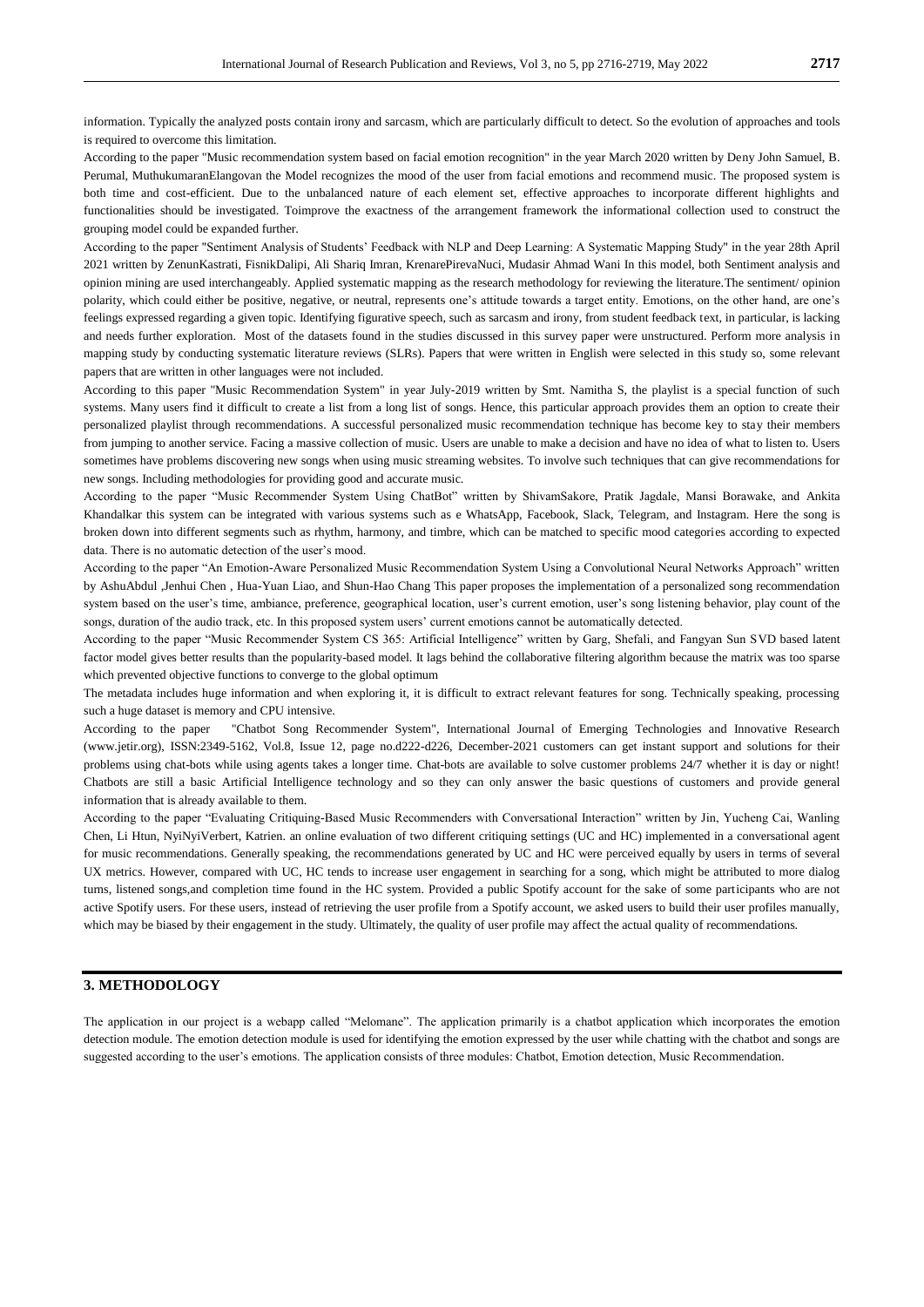

Recommended Songs

#### **3.1 Chatbot Module**

A chatbot is an intelligent software that is capable of communicating and performing actions similar to human. The chatbot in our project is name as "Myoosik". There are two basic types of chatbot models based on how they are builtnamely Retrieval based and Generative based models. We have built a simple retrieval-based chatbot which uses predefined input patterns and responses. The chatbot will be trained on the dataset which contains categories ,patterns and responses. It then uses an heuristic approach to select the appropriate response. We have used a special recurrent neural network named Long Short-Term Memory (LSTM) to classify which category the user"s message belongs to and then we will give a random response from the list of responses. The data set used is a JSON file which has predefined patterns and responses. As the data is in json format we use the json package to parse the JSON file into Python. With the help of Keras sequential API we build a deep neural network containing 3 layers. We then train the model for 200 epochs. After the model has been successfully trained, it is saved using the 'model.save' function. . The advantage of preserving the model is that you don't have to fit the model every time you execute the code, which would take a long time. The load function can be used to load the model.

#### **3.2 Emotion Detection Module**

The Emotions Detection model is built to classify the emotions of a chats. The model is implemented by using four supervised machine learning algorithms namely Support Vector Machine (SVM), Linear SVM, Random Forest and Decision Tree. The proposed model will detect 5 basic emotions as 'happy', 'sad', 'anger', 'surprise', 'fear'. The dataset for emotion detection model is downloaded from Kaggle which is a dataset containing different sentences with emotions. The dataset contains 7480 instances. The emotion column consists of a key (0-4) that represents the emotion being expressed. The emotions are classified as: 0=Surprise, 1=Happy, 2=Fear, 3=Sad, 4=Angry. We train our data using four machine learning models and then choose the model that works best on the training and testing sets. The Classifiers used for prediction are Support Vector Classifier, Linear Support Vector Classifier, Random Forest Classifier and Decision Tree Classifier.

#### **3.3 Music Recommendation Module**

Once the emotion has been detected and classified into one of the five categories it is sent to our third module which suggests songs based on the emotion being detected. When the user clicks on the Suggest songs button song playlist is displayed on the user"s screen with the options. The user can select a song among the list displayed and play songs. The songs will play one after the other, until the user asks the chatbot to detect the mood again. Only the songs appropriate for the mood are listed on site. Each song listed on the website provides the user with the song poster and some basic details of the song such as the artist, genre, rating of the song in case the user is interested and wants to know more about the song.

### **4. CONCLUSION**

Chatbots are one of the maximum essential improvements of AI Technology. Our venture efficiently combines this generation with the human"s want for leisure withinside the shape of Music. In this age and time of generation, such a utility could serve the motive of supporting people to loosen up and relieve their stress. This utility is an easy chatbot that permits customers to pick out tracks in line with their temper. The utility is applied as a computing device utility, thereby being to be had to the consumer every time required. When the consumer chooses the track option, songs suitable to his temper are played.